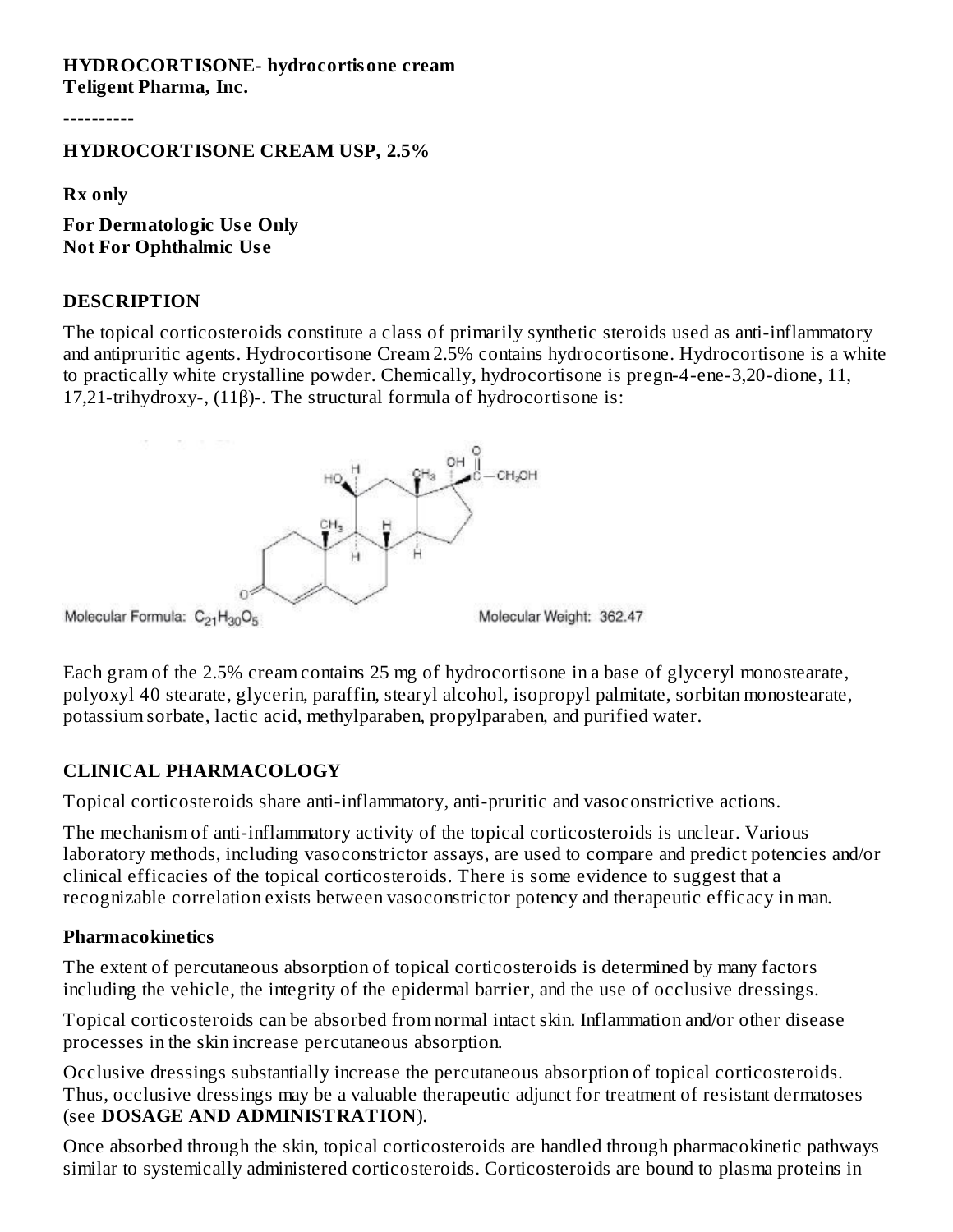varying degrees. Corticosteroids are metabolized primarily in the liver and are then excreted by the kidneys. Some of the topical corticosteroids and their metabolites are also excreted into the bile.

# **INDICATIONS AND USAGE**

Topical corticosteroids are indicated for the relief of the inflammatory and pruritic manifestations of corticosteroid-responsive dermatoses.

# **CONTRAINDICATIONS**

Topical corticosteroids are contraindicated in those patients with a history of hypersensitivity to any of the components of the preparation.

## **PRECAUTIONS**

## **General**

Systemic absorption of topical corticosteroids has produced reversible hypothalamic-pituitary-adrenal (HPA) axis suppression, manifestations of Cushing's syndrome, hyperglycemia, and glucosuria in some patients.

Conditions which augment systemic absorption include the application of the more potent steroids, use over large surface areas, prolonged use, and the addition of occlusive dressings.

Therefore, patients receiving a large dose of a potent topical steroid applied to a large surface area or under an occlusive dressing should be evaluated periodically for evidence of HPA axis suppression by using the urinary free cortisol and ACTH stimulation tests. If HPA axis suppression is noted, an attempt should be made to withdraw the drug, to reduce the frequency of application, or to substitute a less potent steroid.

Recover of HPA axis function is generally prompt and complete upon discontinuation of the drug.

Infrequently, signs and symptoms of steroid withdrawal may occur, requiring supplemental systemic corticosteroids.

Children may absorb proportionally larger amounts of topical-corticosteroids and thus be more susceptible to systemic toxicity (see PRECAUTIONS - Pediatric Use).

If irritation develops, topical corticosteroids should be discontinued and appropriate therapy instituted.

In the presence of dermatological infections, the use of an appropriate antifungal or antibacterial agent should be instituted. If a favorable response does not occur promptly, the corticosteroid should be discontinued until the infection has been adequately controlled.

## **Information for the Patient**

Patients using topical corticosteroids should receive the following information and instructions:

- 1. This medication is to be used as directed by the physician. It is for external use only. Avoid contact with the eyes.
- 2. Patients should be advised not to use this medication for any disorder other than for which it was prescribed.
- 3. The treated skin area should not be bandaged or otherwise covered or wrapped so as to be occlusive unless directed by the physician.
- 4. Patients should report any signs of local adverse reactions especially under occlusive dressing.
- 5. Parents of pediatric patients should be advised not to use tight-fitting diapers or plastic pants on a child being treated in the diaper area, as these garments may constitute occlusive dressings.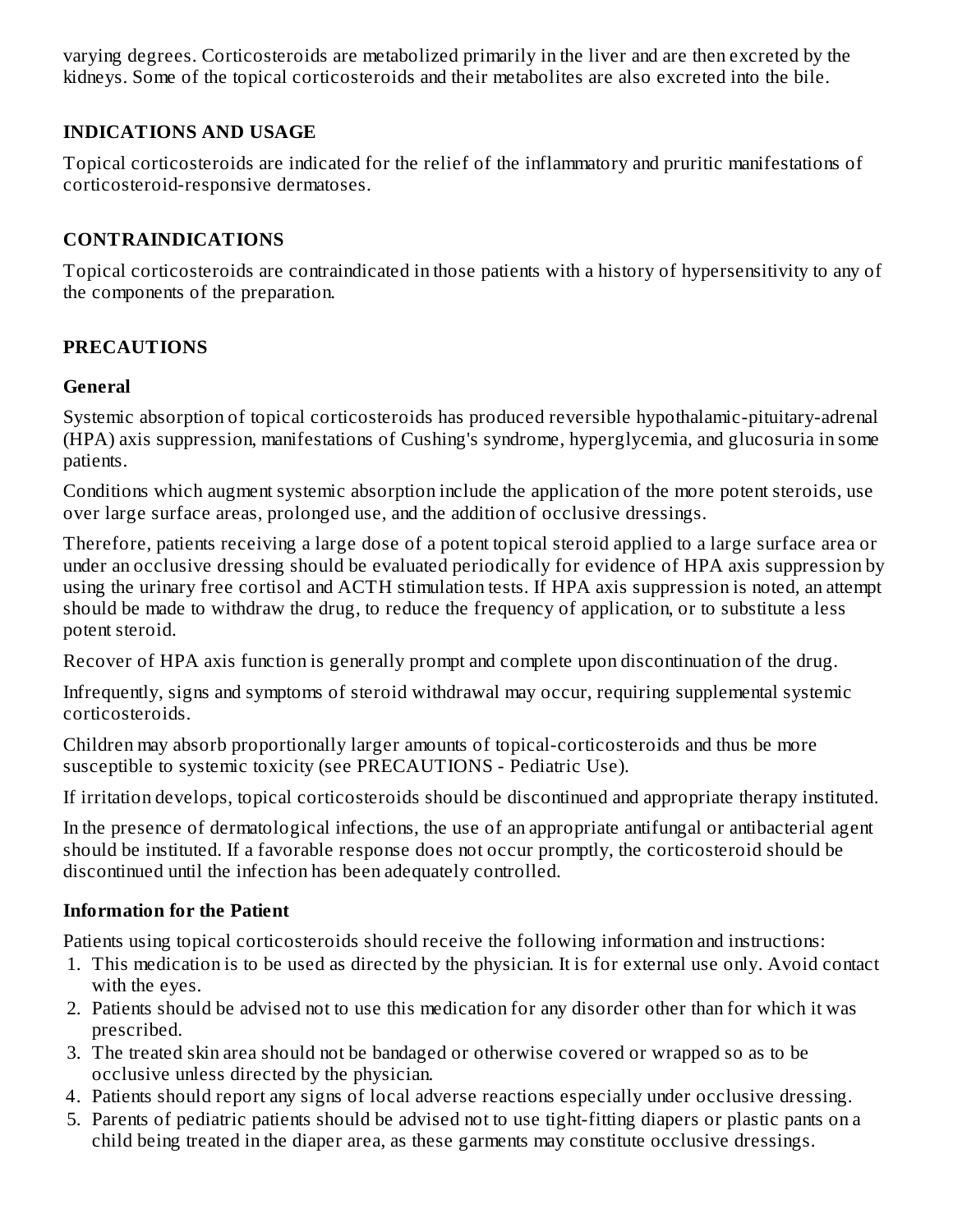# **Laboratory Tests**

The following tests may be helpful in evaluating HPA axis suppression:

Urinary free cortisol test; ACTH stimulation test.

# **Carcinogenesis, Mutagenesis and Impairment of Fertility**

Long-term animal studies have not been performed to evaluate the carcinogenic potential or the effect on fertility of topical corticosteroids.

Studies to determine mutagenicity with prednisolone and hydrocortisone have revealed negative results.

#### **Pregnancy Teratogenic Effects** *Pregnancy Category C*

Corticosteroids are generally teratogenic in laboratory animals when administered systemically at relatively low dosage levels. The more potent corticosteroids have been shown to be teratogenic after dermal application in laboratory animals. There are no adequate and well controlled studies in pregnant women on teratogenic effects from topically applied corticosteroids. Therefore, topical corticosteroids should be used during pregnancy only if the potential benefit justifies the potential risk to the fetus. Drugs of this class should not be used extensively on pregnant patients, in large amounts, or for prolonged periods of time.

# **Nursing Mothers**

It is not known whether topical administration of corticosteroids could result in sufficient systemic absorption to product detectable quantities in breast milk. Systemically administered corticosteroids are secreted into breast milk in quantities *not* likely to have a deleterious effect on the infant. Nevertheless, caution should be exercised when topical corticosteroids are administered to a nursing women.

# **Pediatric Us e**

### *Pediatric patients may demonstrate greater susceptibility to topical corticosteroid-induced hypothalamicpituitary-adrenal (HPA) axis suppression and Cushing's syndrome than mature patients because of a larger skin surface area to body weight ratio.*

Hypothalamic-pituitary-adrenal (HPA) axis suppression, Cushing's syndrome and intracranial hypertension have been reported in pediatric patients receiving topical corticosteroids. Manifestations of adrenal suppression in pediatric patients include linear growth retardation, delayed weight gain, low plasma cortisol levels, and absence of response to ACTH stimulation. Manifestations of intracranial hypertension include bulging fontanelles, headaches, and bilateral papilledema.

Administration to topical corticosteroids to pediatric patients should be limited to the least amount compatible with an effective therapeutic regimen. Chronic corticosteroid therapy may interfere with the growth and development of pediatric patients.

# **ADVERSE REACTIONS**

The following local adverse reactions are reported infrequently with topical corticosteroids, but may occur more frequently with the use of occlusive dressings. These reactions are listed in an approximate decreasing order of occurrence: burning, itching, irritation, dryness, folliculitis, hypertrichosis, acneiform eruptions, hypopigmentation, perioral dermatitis, allergic contact dermatitis, maceration of the skin, secondary infection, skin atrophy, striae and miliaria.

To report **SUSPECTED ADVERSE REACTIONS**, contact Teligent Pharma, Inc. at 1-856-697-1441, or FDA at 1-800-FDA-1088 or www.fda.gov/medwatch.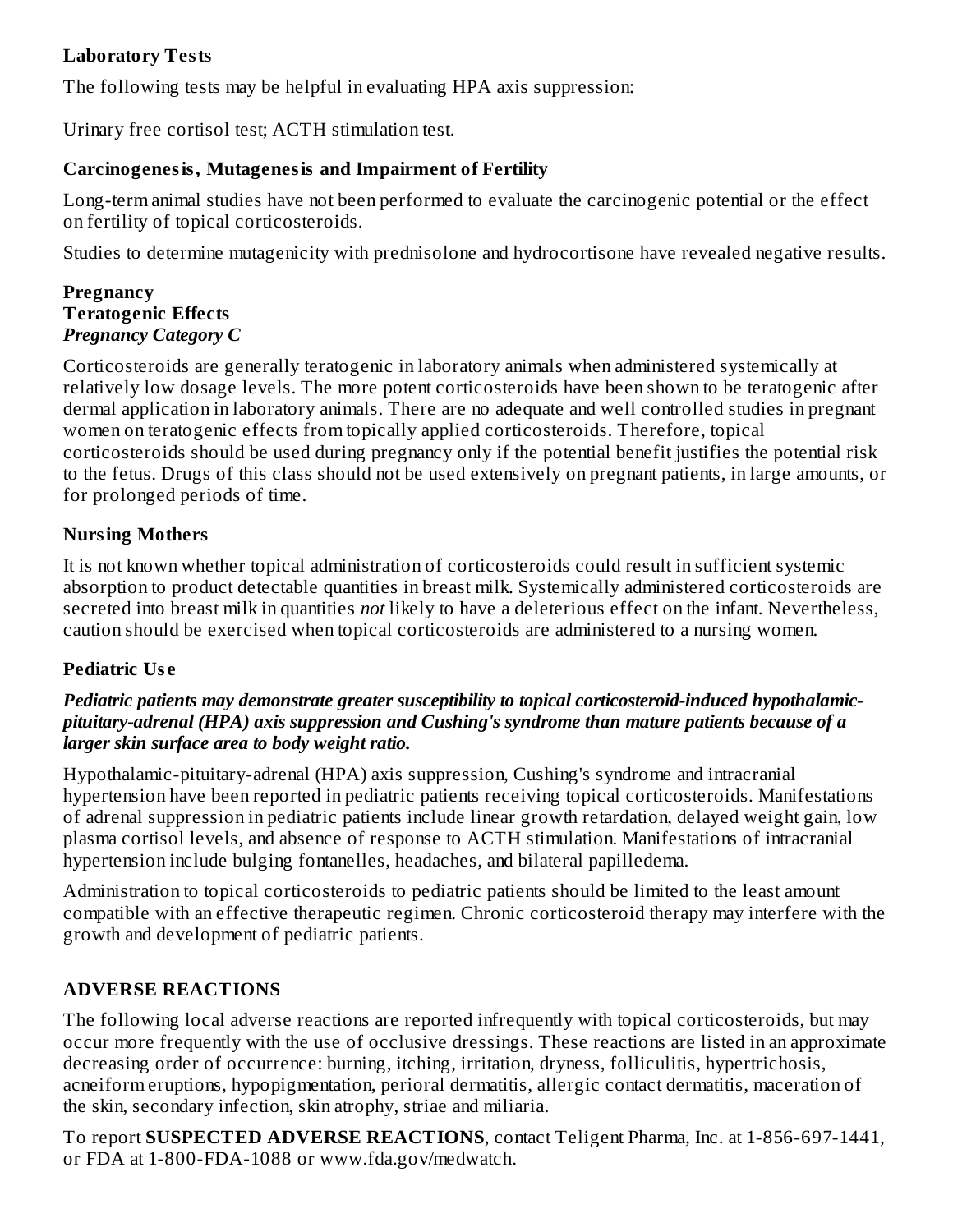# **OVERDOSAGE**

Topically applied corticosteroids can be absorbed in sufficient amounts to produce systemic effects (see PRECAUTIONS).

# **DOSAGE AND ADMINISTRATION**

Apply to the affected area as a thin film 2 to 4 times daily depending on the severity of the condition.

Occlusive dressings may be used for the management of psoriasis or recalcitrant conditions. If an infection develops, the use of occlusive dressings should be discontinued and appropriate antimicrobial therapy instituted.

# **HOW SUPPLIED**

Hydrocortisone Cream USP, 2.5%, is a white cream available in the following sizes:

| 30 gram tube                               | NDC 52565-004-30 |
|--------------------------------------------|------------------|
| 1 lb. jar (453.6 grams)   NDC 52565-004-26 |                  |

Store at 20° to 25°C (68° to 77°F) excursions permitted between 15° - 30°C (59° - 86°F) [see USP Controlled Room Temperature].

#### **Manufactured by:**

Teligent Pharma, Inc. Buena, NJ 08310

PI-004-00 Rev 06/2019

# **PRINCIPAL DISPLAY PANEL - 453.6 g Jar Carton**

NDC 52565-004-26

Hydrocortisone Cream USP, 2.5%

Net Wt 453.6 g (1 Lb)

Rx Only

For Dermatological Use Only Not for Ophthalmic Use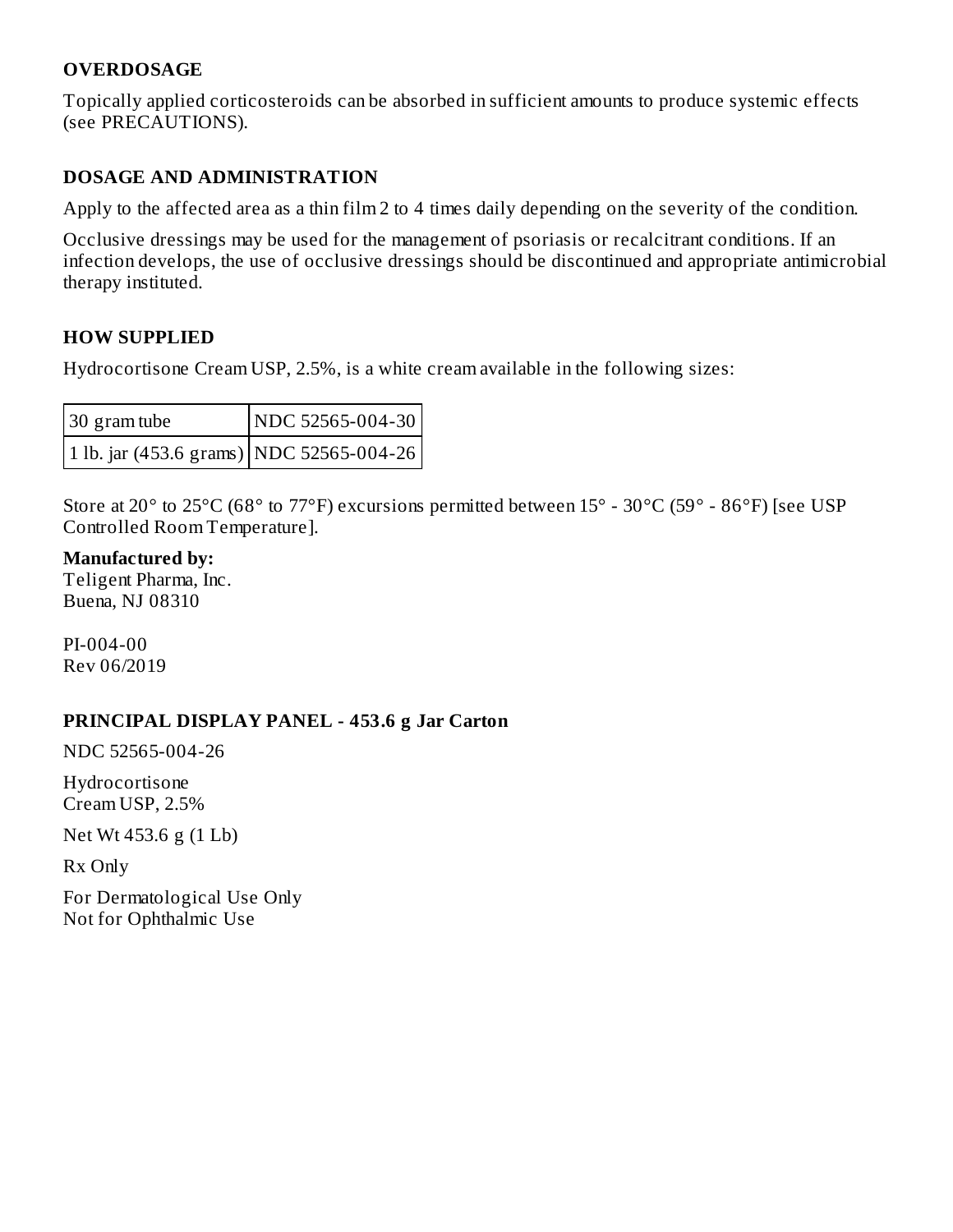

#### **PRINCIPAL DISPLAY PANEL - 30 gram Carton**

NDC 52565-004-30

Hydrocortisone Cream USP, 2.5%

Net Wt. 30 g

For Dermatological Use Only. Not for Ophthalmic Use.

Rx only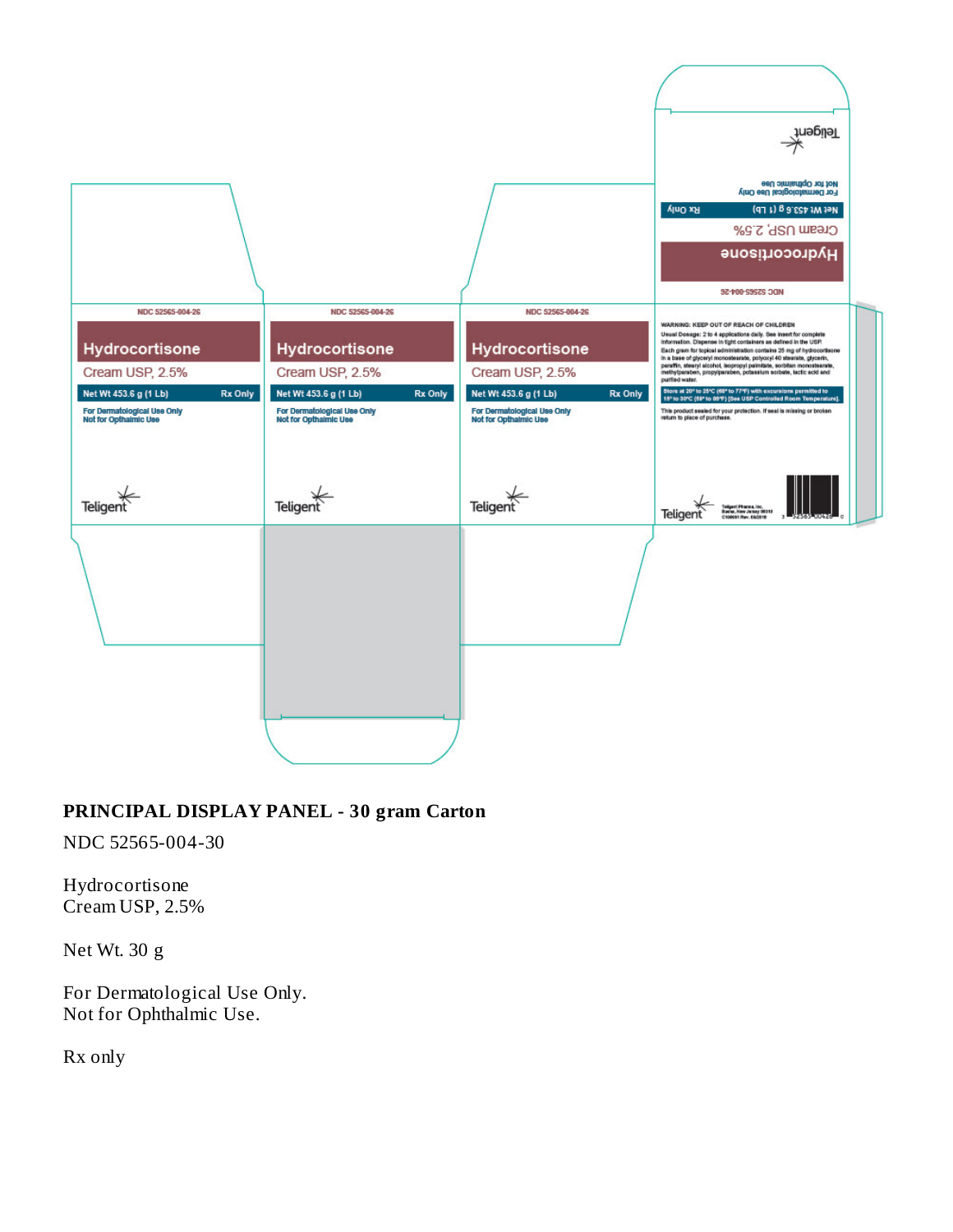|                                                            | NDC 52565-004-30                                                                                                                                                                                                                                                                                        |  |
|------------------------------------------------------------|---------------------------------------------------------------------------------------------------------------------------------------------------------------------------------------------------------------------------------------------------------------------------------------------------------|--|
| Net Wt 30 g                                                | Hydrocortisone                                                                                                                                                                                                                                                                                          |  |
| Hydrocortisone<br><b>Cream USP, 25%</b><br>NDC 52565-004-3 | Cream USP, 2.5%                                                                                                                                                                                                                                                                                         |  |
| For Dermatological Use Only<br>Not for Ophthalmic Use      | Net Wt 30 g<br>R <sub>x</sub> only                                                                                                                                                                                                                                                                      |  |
| Romy                                                       | For Dermatological Use Only<br><b>Not for Ophthalmic Use</b>                                                                                                                                                                                                                                            |  |
|                                                            |                                                                                                                                                                                                                                                                                                         |  |
|                                                            | WARNING: KEEP OUT OF REACH OF CHILDREN<br>Usual Dosage: 2 to 4 applications daily. See insert for complete information.                                                                                                                                                                                 |  |
|                                                            | Each gram for topical administration contains 25 mg of hydrocortisone in a base of glyceryl monostearate,<br>polyoxyl 40 stearate, glycerin, paraffin, stearyl alcohol, isopropyl palmitate, sorbitan monostearate,<br>methylparaben, propylparaben, potassium sorbate, lactic acid and purified water. |  |
|                                                            |                                                                                                                                                                                                                                                                                                         |  |
|                                                            | Teligent                                                                                                                                                                                                                                                                                                |  |
|                                                            |                                                                                                                                                                                                                                                                                                         |  |
|                                                            | NDC 52565-004-30                                                                                                                                                                                                                                                                                        |  |
|                                                            | Hydrocortisone                                                                                                                                                                                                                                                                                          |  |
|                                                            | Cream USP, 2.5%                                                                                                                                                                                                                                                                                         |  |
|                                                            | Net Wt 30 g<br>R only                                                                                                                                                                                                                                                                                   |  |
|                                                            | For Dermatological Use Only<br><b>Not for Ophthalmic Use</b>                                                                                                                                                                                                                                            |  |
|                                                            |                                                                                                                                                                                                                                                                                                         |  |
|                                                            | To Open: Use tab to pull off tamper-evident seal.<br>To close, screw the cap back onto the tube.<br>Important: The opening of this product is covered by a tamper evident seal.                                                                                                                         |  |
|                                                            | measures. The special contract the end relationship of the set of the set of the set of the set of the set of the set of the set of the set of the set of the set of the set of the set of the set of the set of the set of th                                                                          |  |
|                                                            |                                                                                                                                                                                                                                                                                                         |  |
|                                                            | Teligent Pharma, Inc.<br>Buena, New Jersey 08310<br><b>Teligent</b><br>52565"00430                                                                                                                                                                                                                      |  |

| <b>HYDROCORTISONE</b><br>hydrocortisone cream                                          |                         |  |                          |          |                |
|----------------------------------------------------------------------------------------|-------------------------|--|--------------------------|----------|----------------|
|                                                                                        |                         |  |                          |          |                |
| <b>Product Information</b>                                                             |                         |  |                          |          |                |
| Product Type                                                                           | HUMAN PRESCRIPTION DRUG |  | Item Code (Source)       |          | NDC:52565-004  |
| <b>Route of Administration</b>                                                         | <b>TOPICAL</b>          |  |                          |          |                |
|                                                                                        |                         |  |                          |          |                |
|                                                                                        |                         |  |                          |          |                |
| <b>Active Ingredient/Active Moiety</b>                                                 |                         |  |                          |          |                |
| <b>Ingredient Name</b>                                                                 |                         |  | <b>Basis of Strength</b> |          | Strength       |
| Hydrocortisone (UNII: WI4X0X7BPJ) (Hydrocortisone - UNII:WI4X0X7BPJ)<br>Hydrocortisone |                         |  |                          |          | $25$ mg in 1 g |
|                                                                                        |                         |  |                          |          |                |
| <b>Inactive Ingredients</b>                                                            |                         |  |                          |          |                |
| <b>Ingredient Name</b>                                                                 |                         |  |                          | Strength |                |
| glyceryl monostearate (UNII: 230OU9XXE4)                                               |                         |  |                          |          |                |
| polyoxyl 40 stearate (UNII: 13A4J4NH9I)                                                |                         |  |                          |          |                |
| glycerin (UNII: PDC6A3C0OX)                                                            |                         |  |                          |          |                |
| paraffin (UNII: 1900E3H2ZE)                                                            |                         |  |                          |          |                |
| stearyl alcohol (UNII: 2KR89I4H1Y)                                                     |                         |  |                          |          |                |
| isopropyl palmitate (UNII: 8CRQ2TH63M)                                                 |                         |  |                          |          |                |
| sorbitan monostearate (UNII: NVZ410H58X)                                               |                         |  |                          |          |                |
| potassium sorbate (UNII: 1VPU26JZZ4)                                                   |                         |  |                          |          |                |